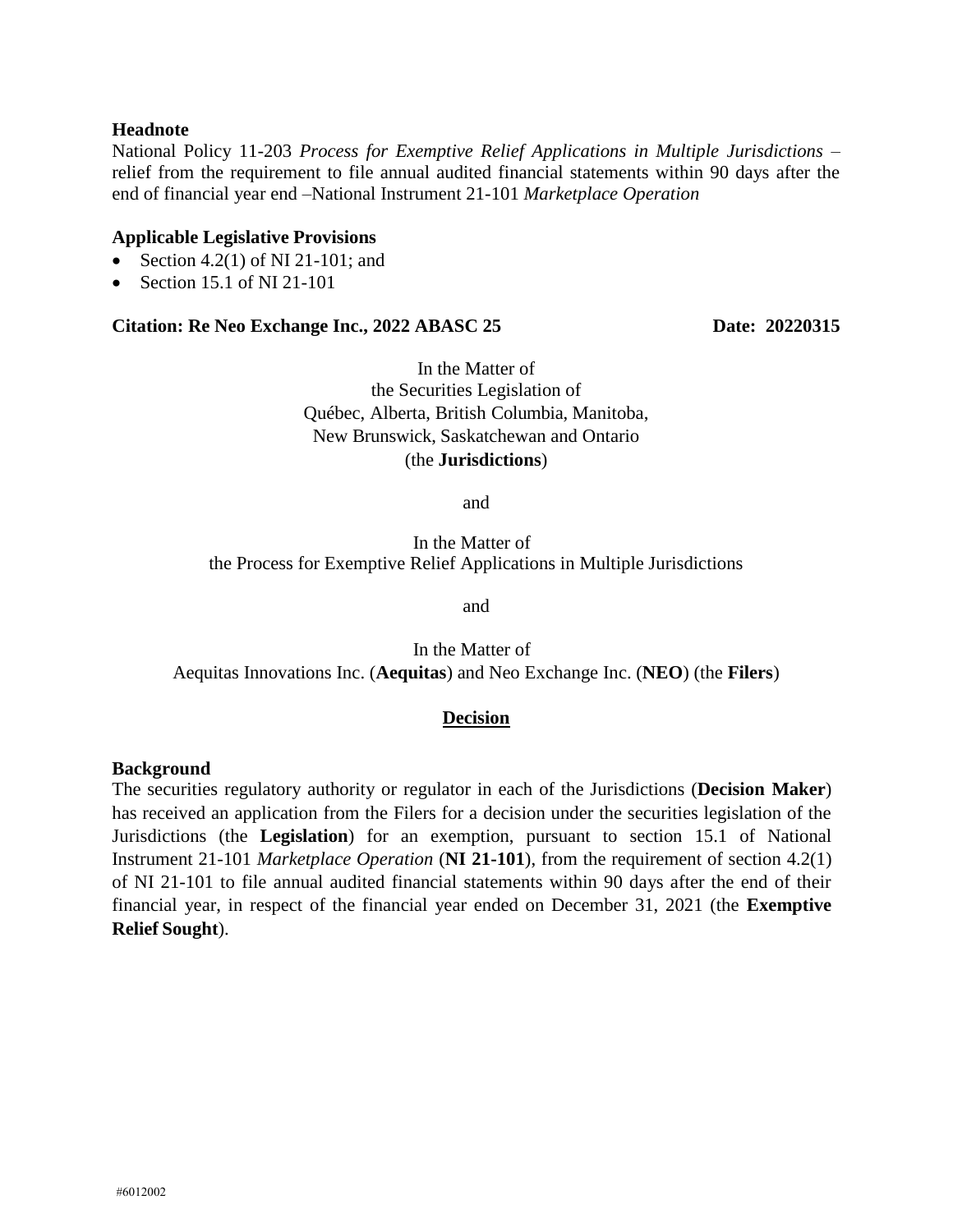Under the Process for Exemptive Relief Applications in Multiple Jurisdictions (for a coordinated review application):

- (a) the Ontario Securities Commission (**Commission**) is the principal regulator for this application, and
- (b) the decision is the decision of the principal regulator and evidences the decision of each other Decision Maker.

# **Interpretation**

Terms defined in National Instrument 14-101 *Definitions* have the same meaning if used in this decision, unless otherwise defined.

# **Representations**

This decision is based on the following facts represented by the Filers:

- 1. Each of the Filers are recognized by the Commission as an exchange under section 21(2) of the *Securities Act* (Ontario);
- 2. The head offices of the Filers are located in Toronto, Ontario;
- 3. The Filers are not in default of securities legislation in any jurisdiction;
- 4. The Filers have maintained and made available sufficient resources to ensure the timely completion of audits for both entities' fiscal years ended December 31, 2021. However, due to pandemic related market circumstances, the Filers were informed that the auditing resources available would not be able to ensure the completion of the audit for the fiscal year ended December 31, 2021 by the 90-day filing deadline; and
- 5. The Filers will continue to file annual audited financial statements.

## **Decision**

Each of the Decision Makers is satisfied that the decision meets the test set out in the Legislation for the Decision Maker to make the decision.

The decision of the Decision Makers under the Legislation is that the Exemptive Relief Sought is granted provided that:

- 1. Aequitas and NEO will provide a copy of the unaudited financial statements in substantially its final format to the Ontario Securities Commission and the Autorité des marchés financiers by March 31, 2022;
- 2. Aequitas and NEO will provide a copy of the audited financial statements to the Ontario Securities Commission and the Autorité des marchés financiers by May 31, 2022 or the date the Board of Aequitas and NEO meet to approve the financial statements and other matters, whichever is earlier; and